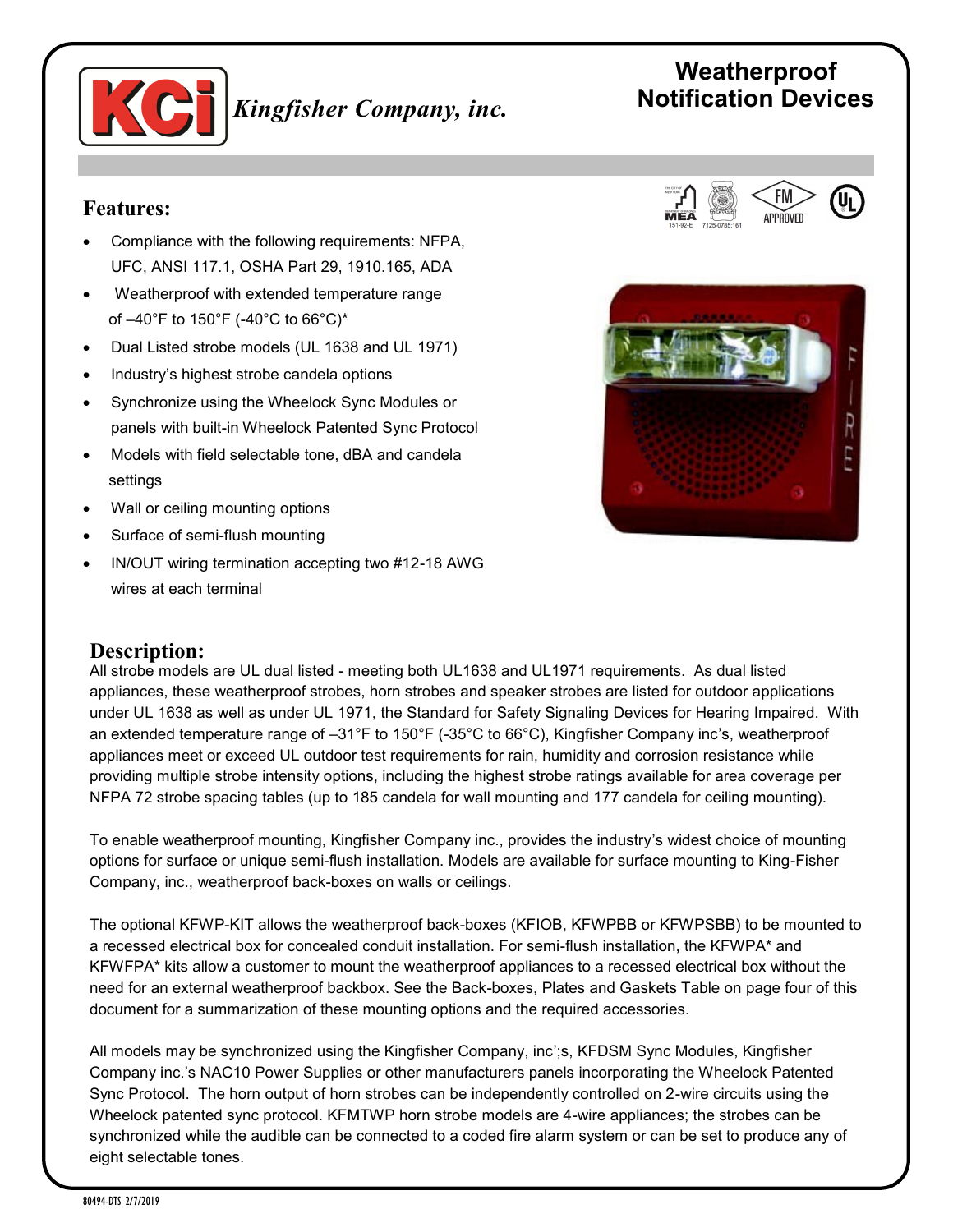#### **Description Continued:**

All models may be synchronized using the Kingfisher Company, inc';s, KFDSM Sync Modules, Kingfisher Company inc.'s NAC10 Power Supplies or other manufacturers panels incorporating the Wheelock Patented Sync Protocol. The horn output of horn strobes can be independently controlled on 2-wire circuits using the Wheelock patented sync protocol. KFMTWP horn strobe models are 4-wire appliances; the strobes can be synchronized while the audible can be connected to a coded fire alarm system or can be set to produce any of eight selectable tones.

**WARNING: PLEASE READ THESE SPECIFICATIONS AND ASSOCIATED INSTALLATION INSTRUCTIONS CAREFULLY BEFORE USING, SPECIFYING**  OR APPLYING THIS PRODUCT. CONTACT KINGFISHER COMPANY, inc., FOR THE CURRENT INSTALLATION INSTRUCTIONS. FAILURE TO COM-<br>PLY WITH ANY OF THESE INSTRUCTIONS, CAUTIONS OR WARNINGS COULD RESULT IN IMPROPER APPLICATION, INSTAL **DEATH TO YOU AND/OR OTHERS.**

## **General Notes:**

- Strobes are designed to flash at 1 flash per second minimum over their UL Listed Regulated Voltage Range.
- All candela ratings represent minimum effective Strobe intensity based on UL Standards 1971 and 1638 as indicated in candela ratings table.



## **Specifications:**

|             | <b>Candela Ratings</b> |                         |                          |                                                                        |                    |        |       |  |
|-------------|------------------------|-------------------------|--------------------------|------------------------------------------------------------------------|--------------------|--------|-------|--|
| Series      | <b>UL1971</b>          | UL1638@<br>$77^\circ$ F | <b>UL1638</b><br>@ -40°F | KFRSS, KFET70WP and<br><b>KFMTWP UL Max Cur-</b><br>rent (Strobe Only) | <b>KFASWP</b>      |        |       |  |
|             |                        |                         |                          |                                                                        | High               | Medium | Low   |  |
| 2475        | $30**$                 | 180                     | 115                      | 0.138                                                                  | 0.168              | 0.155  | 0.150 |  |
| <b>MCWH</b> | 135                    | 135                     | 56                       | 0.300                                                                  | 0.355              | 0.340  | 0.335 |  |
|             | 185                    | 185                     | 77                       | 0.420                                                                  | 0.480              | 0.465  | 0.460 |  |
| <b>MCCH</b> | 115                    | 115                     | 47                       | 0.300                                                                  | 0.355              | 0.340  | 0.335 |  |
|             | 177                    | 177                     | 73                       | 0.420                                                                  | 0.480              | 0.465  | 0.460 |  |
| 24185       | 185                    | 185                     | 77                       | 0.420                                                                  | ** Wall mount only |        |       |  |
| 24177       | 177                    | 177                     | 73                       | 0.420                                                                  |                    |        |       |  |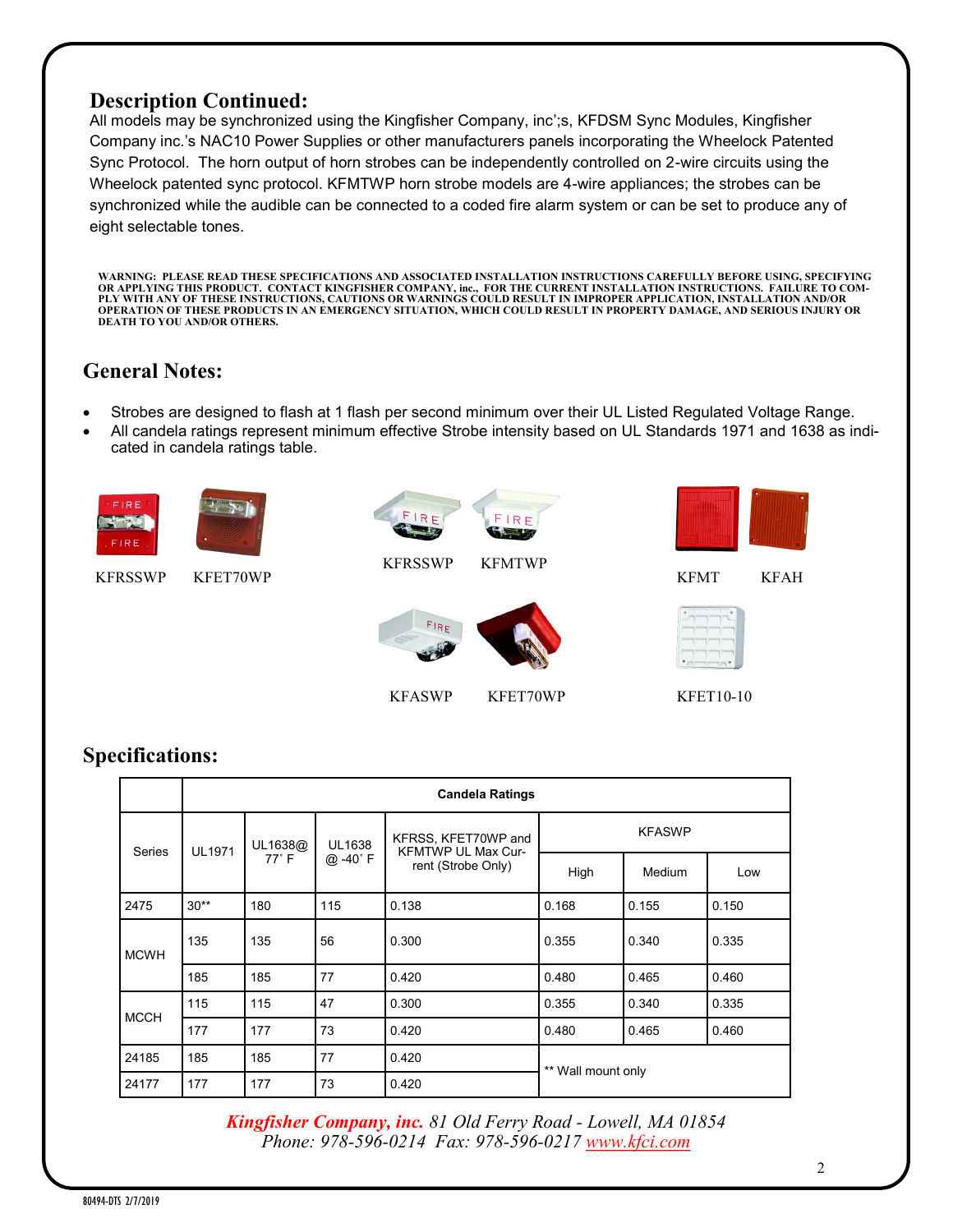# **Specifications Continued:**

| UL Max Current<br>(Audible) | <b>KFMTWP/</b><br>KFMT<br><b>24 VDC</b> |            | <b>KFMT</b><br>12 VDC |            |
|-----------------------------|-----------------------------------------|------------|-----------------------|------------|
| dBA                         | HI                                      | <b>STD</b> | HI                    | <b>STD</b> |
| Horn                        | 0.108                                   | 0.044      | 0.177                 | 0.034      |
| Bell                        | 0.053                                   | 0.024      | 0.095                 | 0.020      |
| March Time                  | 0.104                                   | 0.038      | 0.142                 | 0.034      |
| Code 3 Horn                 | 0.091                                   | 0.035      | 0.142                 | 0.034      |
| Code 3 Tone                 | 0.075                                   | 0.035      | 0.105                 | 0.021      |
| Slow Whoop                  | 0.098                                   | 0.037      | 0.142                 | 0.035      |
| Siren                       | 0.104                                   | 0.036      | 0.152                 | 0.030      |
| Hi/Lo                       | 0.057                                   | 0.025      | 0.114                 | 0.026      |

| UI Max Current  | KFAH          |        |  |  |
|-----------------|---------------|--------|--|--|
|                 | <b>24 VDC</b> | 12 VDC |  |  |
| High (99) dBA   | 0.080         | 0.192  |  |  |
| Medium (95) dBA | 0.043         | 0.108  |  |  |
| Low (90) dBA    | 0.021         | 0.058  |  |  |

| UL Reverberant dBA @ 10 feet |     |     |     |    |    |    |    |
|------------------------------|-----|-----|-----|----|----|----|----|
| Watts                        | 1/8 | 1/4 | 1/2 |    | 2  |    |    |
| <b>KFET-1010</b>             | 77  | 80  | 83  | 86 | 87 | 92 | 94 |
| KFET70WP                     | 78  | 81  | 84  | 87 | 90 | 93 | 95 |

| Model                    | <b>Agency Approvals</b> |                              |             |                          |                          |  |  |
|--------------------------|-------------------------|------------------------------|-------------|--------------------------|--------------------------|--|--|
| <b>Strobe</b>            | <b>UL</b>               | <b>MEA</b>                   | <b>CSFM</b> | <b>FM</b>                | <b>BFP</b>               |  |  |
| KFRSSWP-2475             | X                       | X                            | X           | X                        | $\blacksquare$           |  |  |
| KFRSSWP-24MCWH           | $\pmb{\times}$          | $\overline{a}$               | X           | $\overline{a}$           | $\overline{\phantom{a}}$ |  |  |
| KFRSSWP-24MCCH           | X                       | $\overline{\phantom{a}}$     | X           | $\overline{\phantom{a}}$ | $\overline{\phantom{a}}$ |  |  |
| <b>Audible Strobe</b>    |                         |                              |             |                          |                          |  |  |
| KFASWP-2475              | $\pmb{\times}$          | $\pmb{\times}$               | X           | X                        | X                        |  |  |
| <b>KFASWP-MCWH</b>       | X                       | $\overline{a}$               | X           | $\overline{\phantom{a}}$ | $\overline{\phantom{a}}$ |  |  |
| KFASWP-MCCH              | X                       | $\overline{\phantom{0}}$     | X           | $\overline{\phantom{a}}$ | $\overline{\phantom{a}}$ |  |  |
| <b>Multi-Tone Strobe</b> |                         |                              |             |                          |                          |  |  |
| KFMTWP-2475              | X                       | X                            | X           | X                        | $\overline{\phantom{a}}$ |  |  |
| KFMTWP-MCWH              | $\pmb{\times}$          | $\overline{\phantom{a}}$     | X           | $\overline{a}$           | $\overline{a}$           |  |  |
| KFMTWP-MCCH              | X                       | $\overline{a}$               | X           | $\overline{a}$           |                          |  |  |
| <b>Horns/Audibles</b>    |                         |                              |             |                          |                          |  |  |
| KFAH-24WP                | $\pmb{\times}$          | $\pmb{\times}$               | $\sf X$     | $\pmb{\times}$           | $\pmb{\times}$           |  |  |
| KFAH-12WP                | $\mathsf X$             | X                            | $\sf X$     | $\pmb{\times}$           | X                        |  |  |
| <b>KFMT-12/24</b>        | $\pmb{\times}$          | $\pmb{\times}$               | $\sf X$     | $\pmb{\times}$           | $\pmb{\times}$           |  |  |
| <b>Speaker Strobe</b>    |                         |                              |             |                          |                          |  |  |
| KFET70WP-2475            | $\pmb{\times}$          | $\qquad \qquad \blacksquare$ | X           | X                        | $\overline{\phantom{a}}$ |  |  |
| KFET70WP-185             | X                       | $\overline{\phantom{0}}$     | X           | X                        | $\overline{\phantom{a}}$ |  |  |
| KFET70WP-177             | $\pmb{\times}$          | $\overline{\phantom{a}}$     | $\mathsf X$ | X                        | $\blacksquare$           |  |  |
| KFET70WP-115             | $\pmb{\times}$          | ÷,                           | X           | $\pmb{\times}$           | $\overline{\phantom{a}}$ |  |  |
| KFET70WP-135             | X                       | $\overline{a}$               | X           | X                        |                          |  |  |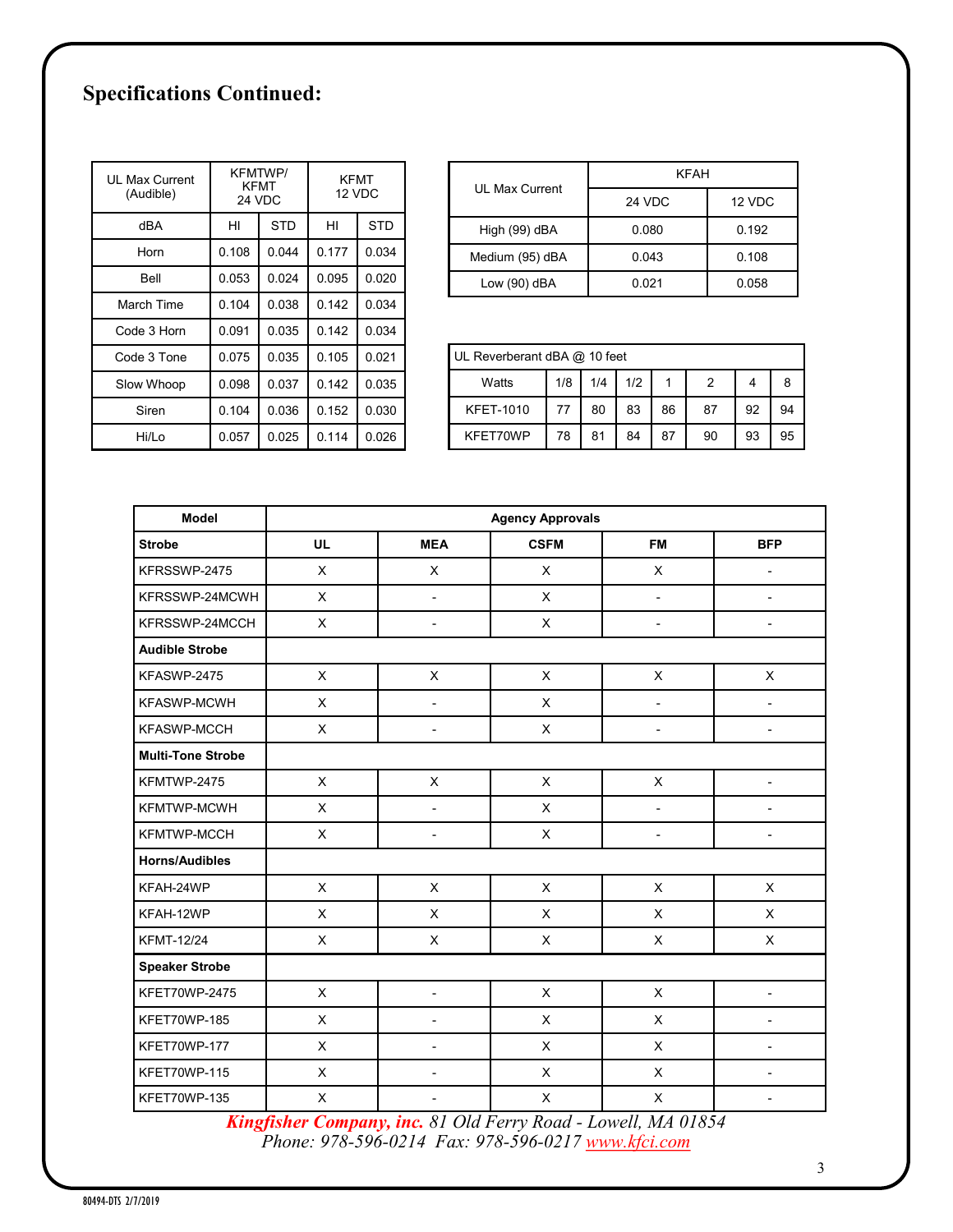

**Gasket Kit**

**Flush Plates** KFWFPA-R Red KFWFPA-W White KFWFP-R Red KFWFP-W White **Backboxes**  KFIOB-R\* Red KFIOB-W\* White

KFWPSBB-R\* Red

KFWPSBB-W\* White

KFWPBB-R\* Red KFWPBB-W\* White KFWBB-R Red KFWBB-W White

KFWP-KIT

|                                       | <b>Backboxes, Plates and Gasket Kits</b> |                          |                    |  |  |
|---------------------------------------|------------------------------------------|--------------------------|--------------------|--|--|
| <b>Mounting Options:</b>              | <b>Surface Mount</b>                     |                          |                    |  |  |
|                                       | <b>Exposed Conduit</b>                   | <b>Concealed Conduit</b> | <b>Flush Mount</b> |  |  |
| <b>KFRSSWP Strobes</b>                | <b>KFWPSBB</b>                           | KFWPSBB+KFWP-KIT         | <b>KFWFP</b>       |  |  |
| KFET70WP Speaker Strobe               | <b>KFIOB</b>                             | KFIOB + KFWP-KIT         | <b>KFWFP</b>       |  |  |
| <b>KFASWP Horn Strobes</b>            | <b>KFWPBB</b>                            | <b>KFWPBB</b>            | <b>KFWFPA</b>      |  |  |
| KFAHWP Horns                          | <b>KFWBB</b>                             |                          | <b>KFWFP</b>       |  |  |
| KFET1010 Speakers                     | <b>KFWBB</b>                             |                          | <b>KFWFP</b>       |  |  |
| <b>KFMTWP Multi-Tone Horn Strobes</b> | <b>KFIOB</b>                             | KFIOB + KFWP-KIT         | <b>KFWFP</b>       |  |  |
| <b>KFMT Multi-tone Horn</b>           | <b>KFIOB</b>                             | KFIOB + KFWP-KIT         | <b>KFWFP</b>       |  |  |

\* IOB, WPSBB and WPBB models include weep holes and plug in the event that moisture may have entered the appliance.

#### **ORDERING INFORMATION**

| $KCi$ # | Model #                                          | <b>Description</b>                                                        |  |  |  |  |
|---------|--------------------------------------------------|---------------------------------------------------------------------------|--|--|--|--|
|         | <b>Wall Mount Weatherproof Strobe</b>            |                                                                           |  |  |  |  |
| 80494   | KFRSSWP-2475W-FR                                 | ISTRB, WALL, WTHPRF, 24 VDC, 75CD, RD                                     |  |  |  |  |
|         | <b>Wall Mount Weatherproof Audible Strobe</b>    |                                                                           |  |  |  |  |
| 80493   | KFASWP-24MCWH-FR                                 | HN STRB, WALL, HIGH INT, WTHPRF, 24VDC, 3dB,135/185, RD                   |  |  |  |  |
|         | <b>Wall Mount Weatherproof Multi-Tone Strobe</b> |                                                                           |  |  |  |  |
| 80274   | KFMTWP-2475W-FR                                  | 8 MULTITONE STRB, WALL, WTHPRF, 24 VDC, 75CD, RD                          |  |  |  |  |
|         | <b>Wall Mount Weatherproof Speaker Strobe</b>    |                                                                           |  |  |  |  |
| 80137   | KFET70WP-24185W-FR                               | 8W SPKR STRB, WALL, WTHPRF, 24 VDC, 185CD, RD                             |  |  |  |  |
| 81138   | KFET70WP-2475-ALR                                | 8W SPKR STRB, WALL, WTHPRF, 24 VDC, 75CD, ALERT, RD                       |  |  |  |  |
| 81139   | KFET70WP-2475W-FR                                | 8W SPKR STRB, WALL, WTHPRF, 24 VDC, 75CD, RD                              |  |  |  |  |
| 81142   |                                                  | KFET70WP-24185W-ALW 8W SPKR STRB, WALL, WTHPRD, 24 VDC, 185CD, ALERT, WHT |  |  |  |  |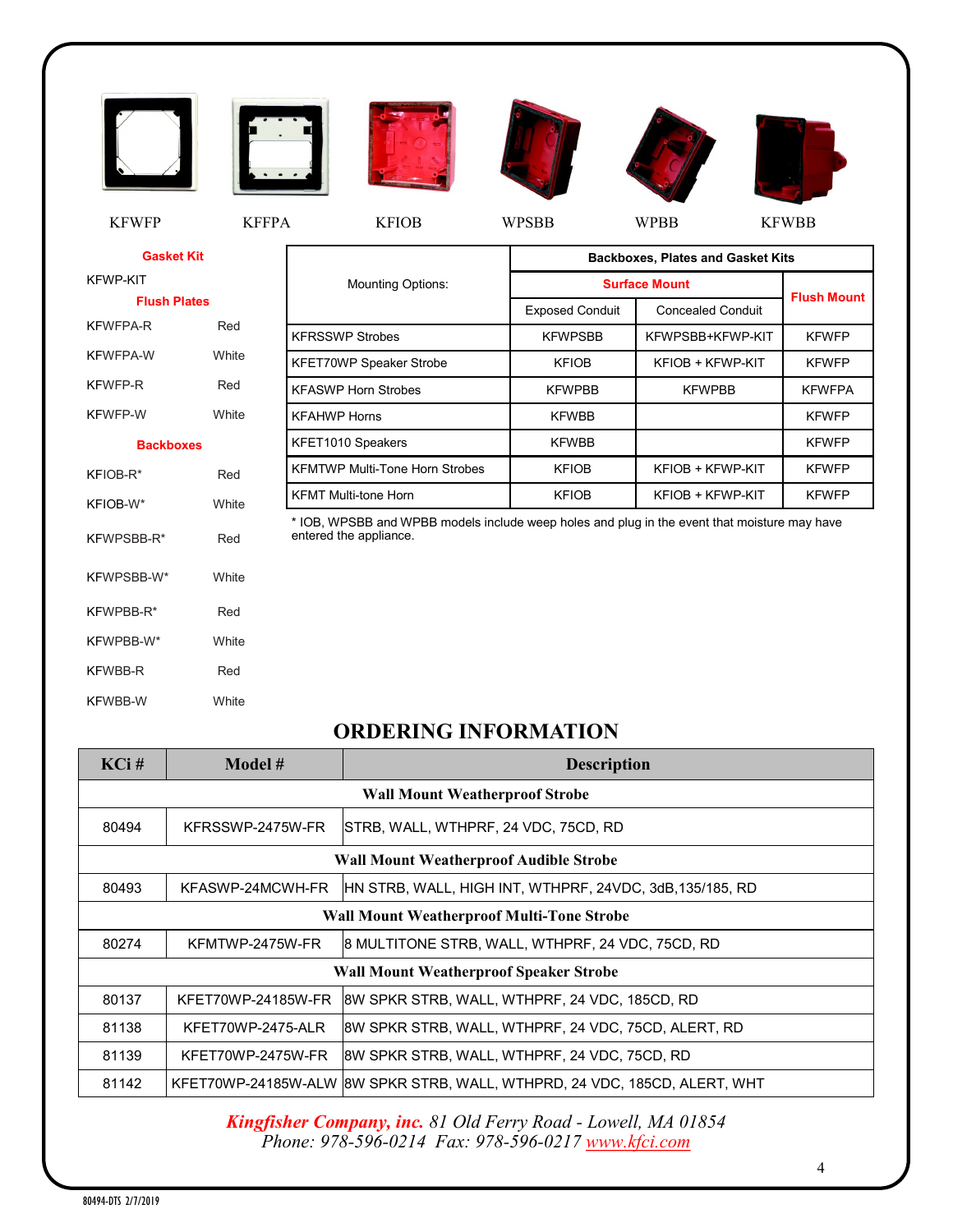## **ORDERING INFORMATION CONTINUED**

|                   |                                            | UNDERING INI UNMAHJUN CONTINUED                                             |  |  |  |
|-------------------|--------------------------------------------|-----------------------------------------------------------------------------|--|--|--|
| KCi#              | Model #                                    | <b>Description</b>                                                          |  |  |  |
| 81143             |                                            | KFET70WP-24185W-FW 8W SPKR STRB, WALL, WTHPRF, 24 VDC, 185CD, WHT           |  |  |  |
| 81140             |                                            | KFET70WP-2475W-ALW 8W SPKR STRB, WALL, WTHPRF, 24 VDC, 75CD, ALERT, WHT     |  |  |  |
| 81141             | KFET70WP-2475W-FW                          | 8W SPKR STRB, WALL, WTHPRF, 24 VDC, 75CD, RD                                |  |  |  |
|                   |                                            | <b>Ceiling Mount Weatherproof Speaker Strobe</b>                            |  |  |  |
| 81148             |                                            | KFET70WP-24-177C-ALR 8W SPKR STRB, CEIL, WTHPRF, 24 VDC, 177CD, ALERT, RD   |  |  |  |
| 81149             |                                            | KFET70WP-24-177C-FR 8W SPKR STRB, CEIL, WTHPRF, 24 VDC, 177CD, RD           |  |  |  |
| 81144             | KFET70WP-2475C-ALR                         | 8W SPKR STRB, CEIL, WTHPRF, 24 VDC, 75CD, ALERT, RD                         |  |  |  |
| 81145             | KFET70WP-2475C-FR                          | 8W SPKR STRB, CEIL, WTHPRF, 24 VDC, 75CD, RD                                |  |  |  |
| 81150             | KFET70WP-24-177C-FW                        | 8W SPKR STRB, CEIL, WTHPRF, 24 VDC, 177CD, WHT                              |  |  |  |
| 81146             | KFET70WP-2475C-ALW                         | 8W SPKR STRB, CEIL, WTHPRF, 24 VDC, 75CD, ALERT, WHT                        |  |  |  |
| 81147             | KFET70WP-2475C-FW                          | 8W SPKR STRB, CEIL, WTHPRF, 24 VDC, 75CD, WHT                               |  |  |  |
|                   |                                            | <b>Ceiling Mount Weatherproof Strobe</b>                                    |  |  |  |
| 80537             | KFRSSWP-2475C-FR                           | STRB,CEIL,WTHPRF,24 VDC,75CD,RD                                             |  |  |  |
| MISC <sub>2</sub> | KFRSSWP-2475C-FW                           | STRB,CEIL,WTHPRF,24 VDC,75CD,WHT                                            |  |  |  |
|                   |                                            | <b>Wall Mount Weatherproof Strobe Amber Lens</b>                            |  |  |  |
| 81322             |                                            | KFRSSWPA-2475W-ALW STRB, WALL, WTHPRF, 24 VDC, 75CD, WHT, ALERT, AMBER LENS |  |  |  |
|                   |                                            | <b>Ceiling Mount Weatherproof Horn Strobe</b>                               |  |  |  |
| 80006             | KFASWP-24MCCH-FR                           | HN STRB, CEIL, HIGH INT, WTHPRF, 24VDC, 3dB, 115/177cd, RD                  |  |  |  |
|                   | Wall or Ceiling Mount Weatherproof Speaker |                                                                             |  |  |  |
| 80196             | <b>KFET-1010-R</b>                         | 8W SPKR, WTHPRF, VANDALPROOF,24 VDC,RD                                      |  |  |  |
| 80216             | <b>KFET-1010-W</b>                         | 8W SPKR, WTHPRF, VANDALPROOF,24 VDC,WHT                                     |  |  |  |
|                   |                                            | <b>Ceiling Mount Weatherproof Horn Strobe</b>                               |  |  |  |
| 80005             | KFASWP-2475C-FR                            | HN STRB,CEIL,WTHPRF,24VDC,3dB,75cd,RD                                       |  |  |  |
|                   |                                            | <b>Wall Mount Weatherproof Horn Strobe</b>                                  |  |  |  |
| 80004             | KFASWP-2475W-FR                            | HN STRB,WALL,WTHPRF,24VDC,3dB,75cd,RD                                       |  |  |  |
|                   |                                            | <b>Backboxes, Plates and Gasket Kits</b>                                    |  |  |  |
| 80486             | <b>KFWPSBB-R</b>                           | BACKBOX FOR SERIES RSSWP, WTHPRF, RD                                        |  |  |  |
| 80488             | KFIOB-R                                    | BACKBOX, SURFACE, IN/OUT, RD                                                |  |  |  |
| 80485             | <b>KFWPBB-R</b>                            | BACKBOX FOR SERIES ASWP,WTHPRF,RD                                           |  |  |  |
| 80484             | <b>KFWBB-R</b>                             | BACKBOX, OUTDOOR, RD                                                        |  |  |  |
| 80603             | <b>KFWFP-R</b>                             | MOUNTING PLATE.FLUSH, OUTDOOR, RD                                           |  |  |  |
| 80304             | <b>KFWFPA-R</b>                            | MOUNTING PLATE, FLUSH, OUTDOOR, ASWP ONLY, RD                               |  |  |  |
| 80602             | <b>KFIOB-W</b>                             | BACKBOX,SURFACE,IN/OUT,WHT                                                  |  |  |  |
| 80165             | KFWBB-W                                    | BACKBOX, OUTDOOR, WHITE                                                     |  |  |  |
| 80494-DTS         |                                            | <b>Specification Data Sheet</b>                                             |  |  |  |